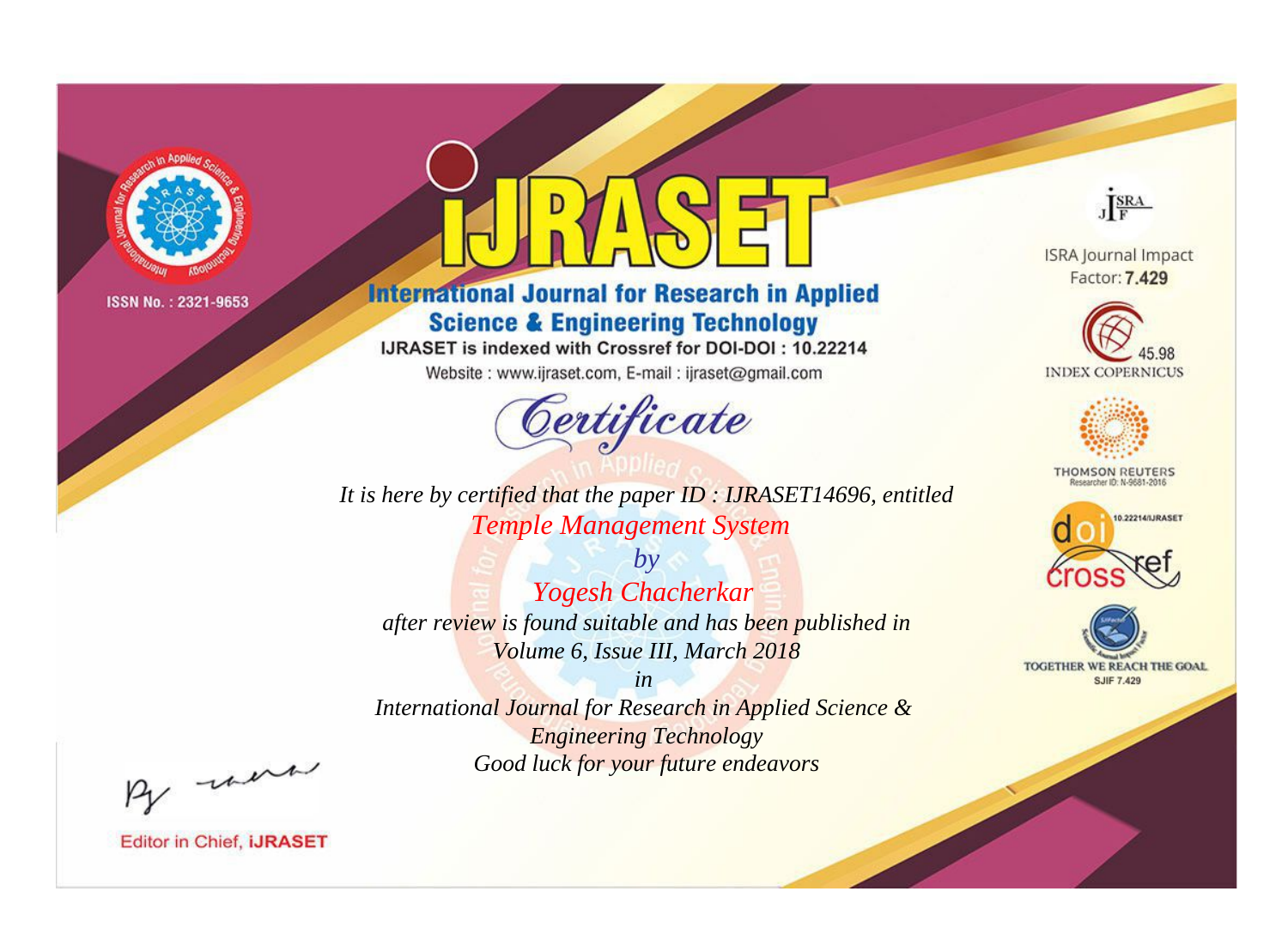

# **International Journal for Research in Applied Science & Engineering Technology**

IJRASET is indexed with Crossref for DOI-DOI: 10.22214

Website: www.ijraset.com, E-mail: ijraset@gmail.com



**ISRA Journal Impact** Factor: 7.429

JERA





**THOMSON REUTERS** 



TOGETHER WE REACH THE GOAL **SJIF 7.429** 

*It is here by certified that the paper ID : IJRASET14696, entitled Temple Management System*

*by Pranay Narule after review is found suitable and has been published in Volume 6, Issue III, March 2018*

*in* 

*International Journal for Research in Applied Science & Engineering Technology Good luck for your future endeavors*

By morn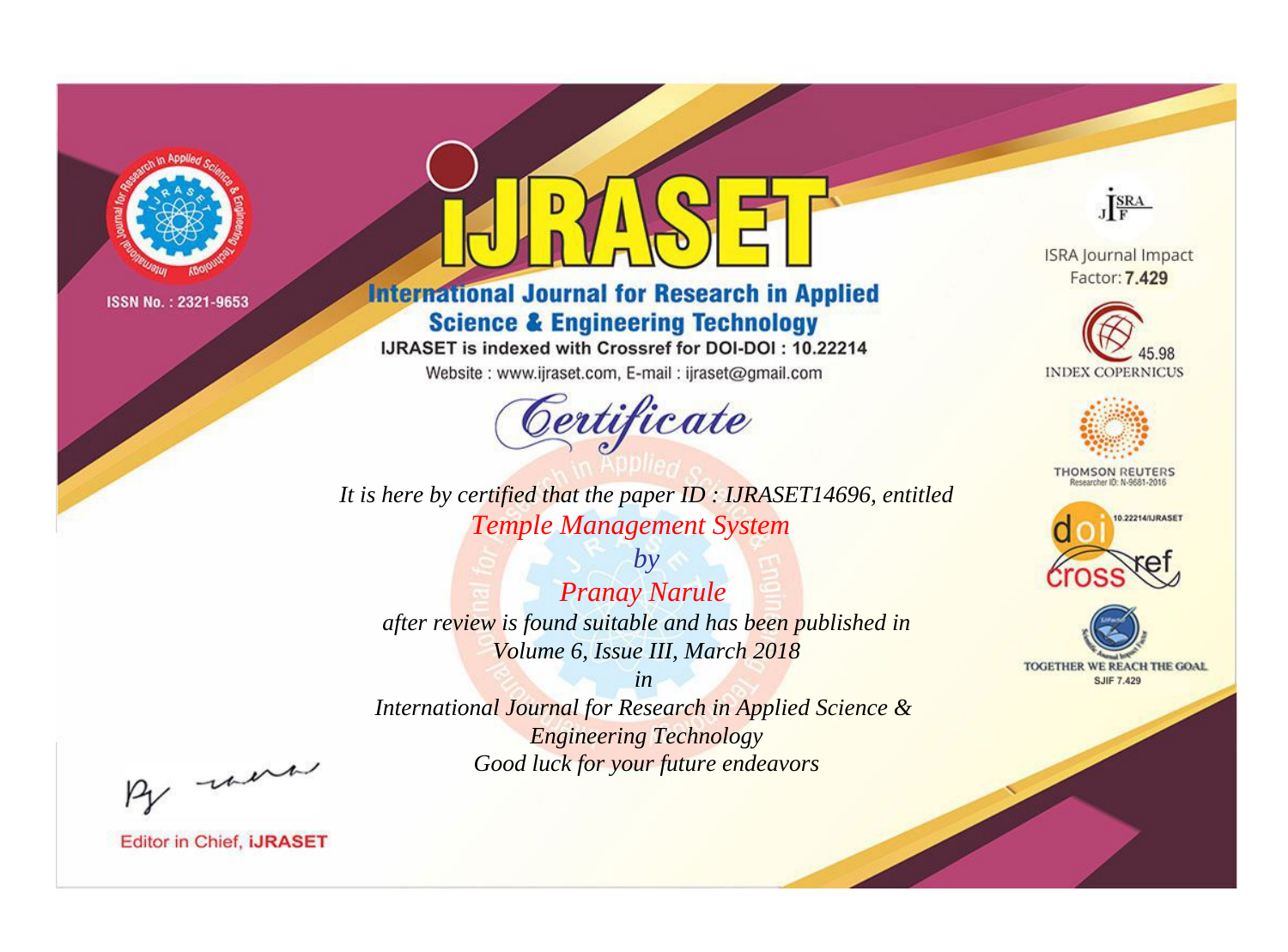

# **International Journal for Research in Applied Science & Engineering Technology**

IJRASET is indexed with Crossref for DOI-DOI: 10.22214

Website: www.ijraset.com, E-mail: ijraset@gmail.com



*It is here by certified that the paper ID : IJRASET14696, entitled Temple Management System*

*by Piyush Raut after review is found suitable and has been published in Volume 6, Issue III, March 2018*

*in International Journal for Research in Applied Science & Engineering Technology Good luck for your future endeavors*



**Editor in Chief, IJRASET** 

**ISRA Journal Impact** Factor: 7.429

JERA





**THOMSON REUTERS** 



TOGETHER WE REACH THE GOAL **SJIF 7.429**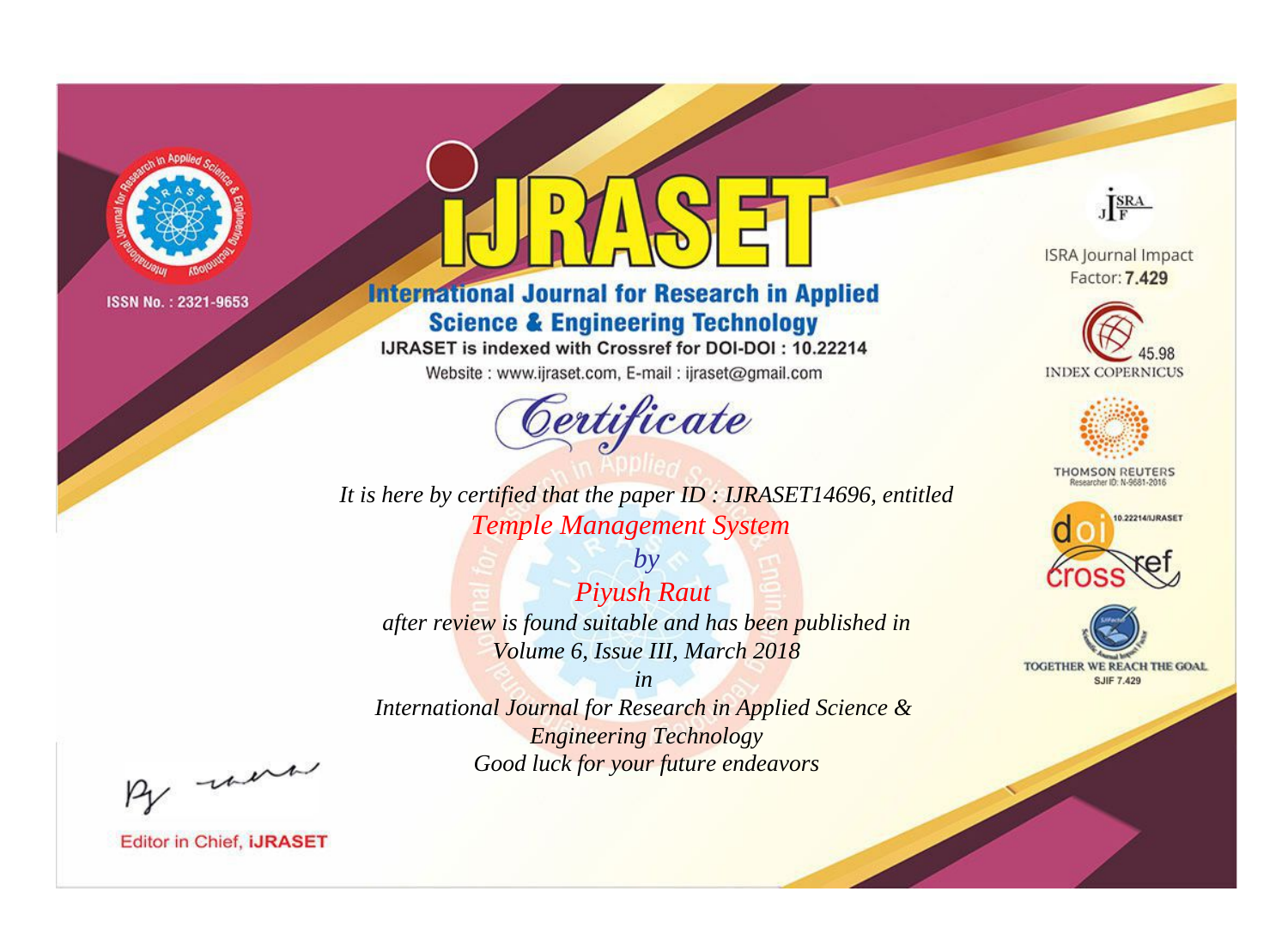

# **International Journal for Research in Applied Science & Engineering Technology**

IJRASET is indexed with Crossref for DOI-DOI: 10.22214

Website: www.ijraset.com, E-mail: ijraset@gmail.com



*It is here by certified that the paper ID : IJRASET14696, entitled Temple Management System*

*by Piyush Wade after review is found suitable and has been published in Volume 6, Issue III, March 2018*

*in International Journal for Research in Applied Science & Engineering Technology Good luck for your future endeavors*



**ISRA Journal Impact** Factor: 7.429





**THOMSON REUTERS** 





By morn